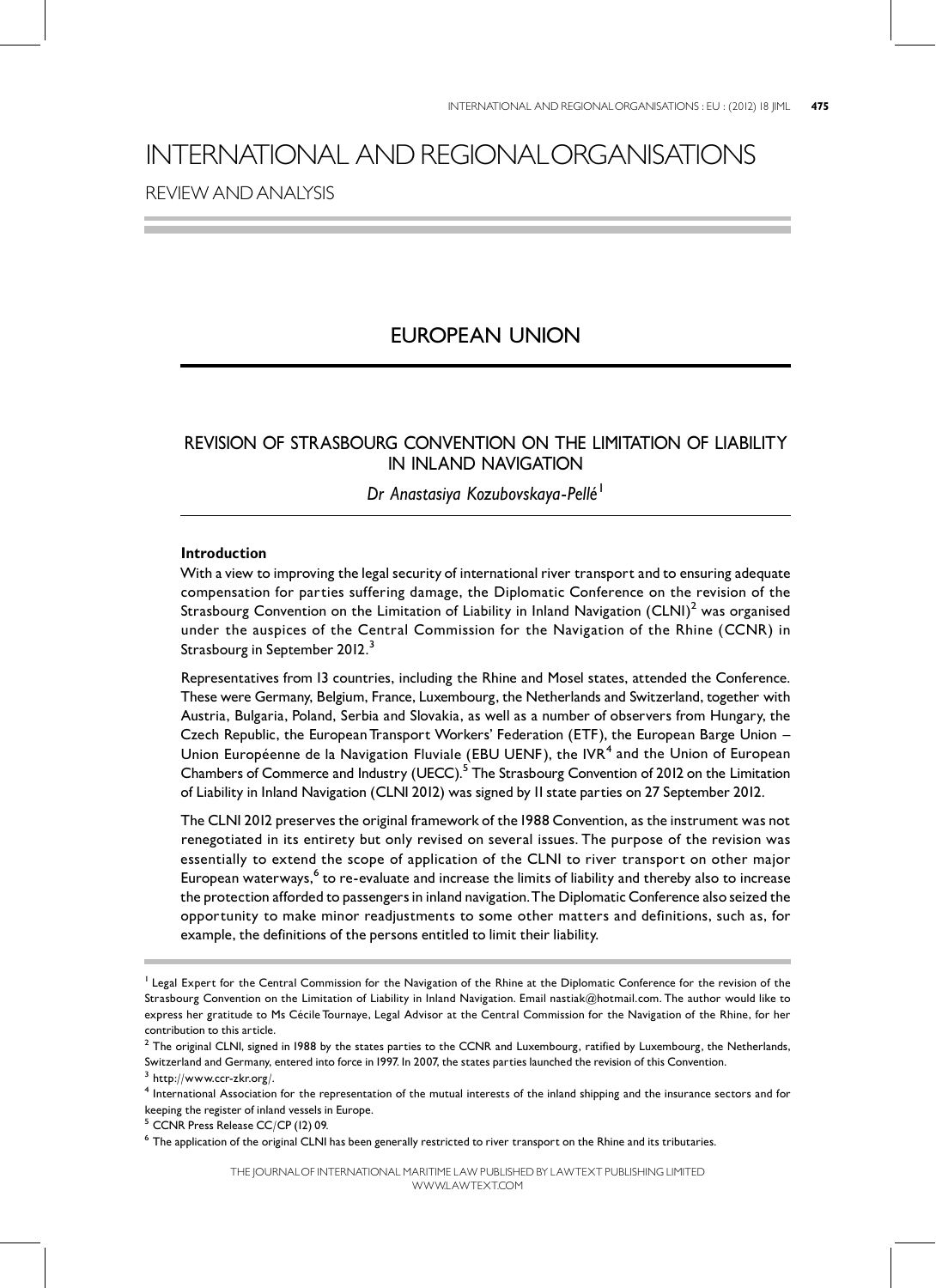#### Persons entitled to limit liability

The mechanism of the limitation of liability in the original CLNI, and consequently in the CLNI 2012, draws its inspiration from the mechanism laid down in the Convention on Limitation of Liability for Maritime Claims (LLMC). The CLNI preserves the common law in rem concept by stating in its Article 1(4) that the liability of a vessel owner shall include liability in an action brought against the vessel herself.The Convention enables the vessel owner (ie the owner, hirer or charterer entrusted with the use of the vessel, as well as the operator of a vessel), salvor (any person rendering services in direct connection with salvage or assistance operations) and insurer of liability for claims subject to limitation, but also any other person for whose act, neglect or default the vessel owner or salvor is responsible, to limit their liability by constituting a fund, the amount of which is determined in accordance with the provisions of the CLNI.

Even though the term 'bareboat charterer' is not expressly used in the definition of the persons entitled to limit liability, a bareboat charterer is definitely implied in the definition of the owner as 'charterer entrusted with the use of the vessel' (Article  $(2)(a)$ ). During the discussions of the Diplomatic Conference it was clearly stated that the definition of the vessel owner was not limited to legal ownership, and it was specifically stressed that a bareboat charterer was within the scope of application of the revised Convention. This approach is perfectly in accord with the maritime tradition aligning the mechanisms of liability of the legal and beneficial owners of the vessel.

The definition of the persons entitled to limit liability was subject to lengthy discussions during the work of the Drafting Committee and the Plenary Assembly of the Diplomatic Conference. The principal difficulty arose from the differences in legal interpretation of the terms in national legislations, dictionaries and the ordinal use of the words. For example, in the French version of the text the term exploitant d'un bateau (literally, operator of a vessel) appeared to be more acceptable to the majority of the delegates than the term *armateur*. The latter term has no equivalent in English. Etymologically it refers to the person who `arms' or `equips' a vessel for (commercial) navigation.We approve the choice of the term exploitant because it was acknowledged that the French law concept ofarmateur might seem confusing to non-French law practitioners.Even in French law the definitions given to this term by different laws are not exactly identical<sup>7</sup> and the High Court (Cour*de cassation*) affirms the duality of the concept of *armateur*,<sup>8</sup> distinguishing nautical *armateur (*he who 'arms' for navigation) and commercial armateur (he who `operates' the vessel for commercial purposes). However, it is generally accepted that the concept of armateur is essentially related to the operation (in French exploitation) of the vessel, rather than to its ownership. $^{\rm 9}$ 

#### Re-evaluating the amounts of the limitation of the liability

The global amounts of the limits of liability have been doubled in comparison with the original CLNI. According to Article 6(1)(d) of the CLNI 2012: 'in no case shall the limits of liability be less than 400,000 units of account for claims in respect of loss of life or personal injury or less than 200,000 units of account for all other claims'.

In respect of claims arising for loss of life or personal injury to passengers of a vessel,<sup>10</sup> the limit of liability for such vessels was increased up to 100,000 units of account (instead of 60,000 in the original CLNI), multiplied by the number of passengers which the vessel is authorised to carry according to the vessel's certificate (Article  $8(1)(a)$ ); or, if the number of passengers which the vessel is authorised

<sup>10</sup> Article 8(2) states: '2. Any claims brought by or on behalf of any person carried in that vessel: (a) under a contract of passenger carriage, or,

<sup>7</sup> According to Article I of the French Law 69-8 of 3 January 1969, armateur est 'celui qui exploite le navire en son nom, qu'il en soit ou non propriétaire'. According to the French Maritime Labour Code, Article 2, armateur est 'tout particulier, toute société, tout service public pour le compte desquels un navire est armé'.

<sup>&</sup>lt;sup>8</sup> Cass.com (26 October 1999) Fatima, Droit Maritime Français 2000 at 106.

<sup>&</sup>lt;sup>9</sup> A Kozubovskaya-Pellé 'De la qualité juridique de transporteur maritime de marchandises: notion et identification' (2011) PUAM 47.

<sup>(</sup>b) who, with the consent of the carrier, is accompanying a vehicle or live animals which are covered by a contract for the carriage of goods'.